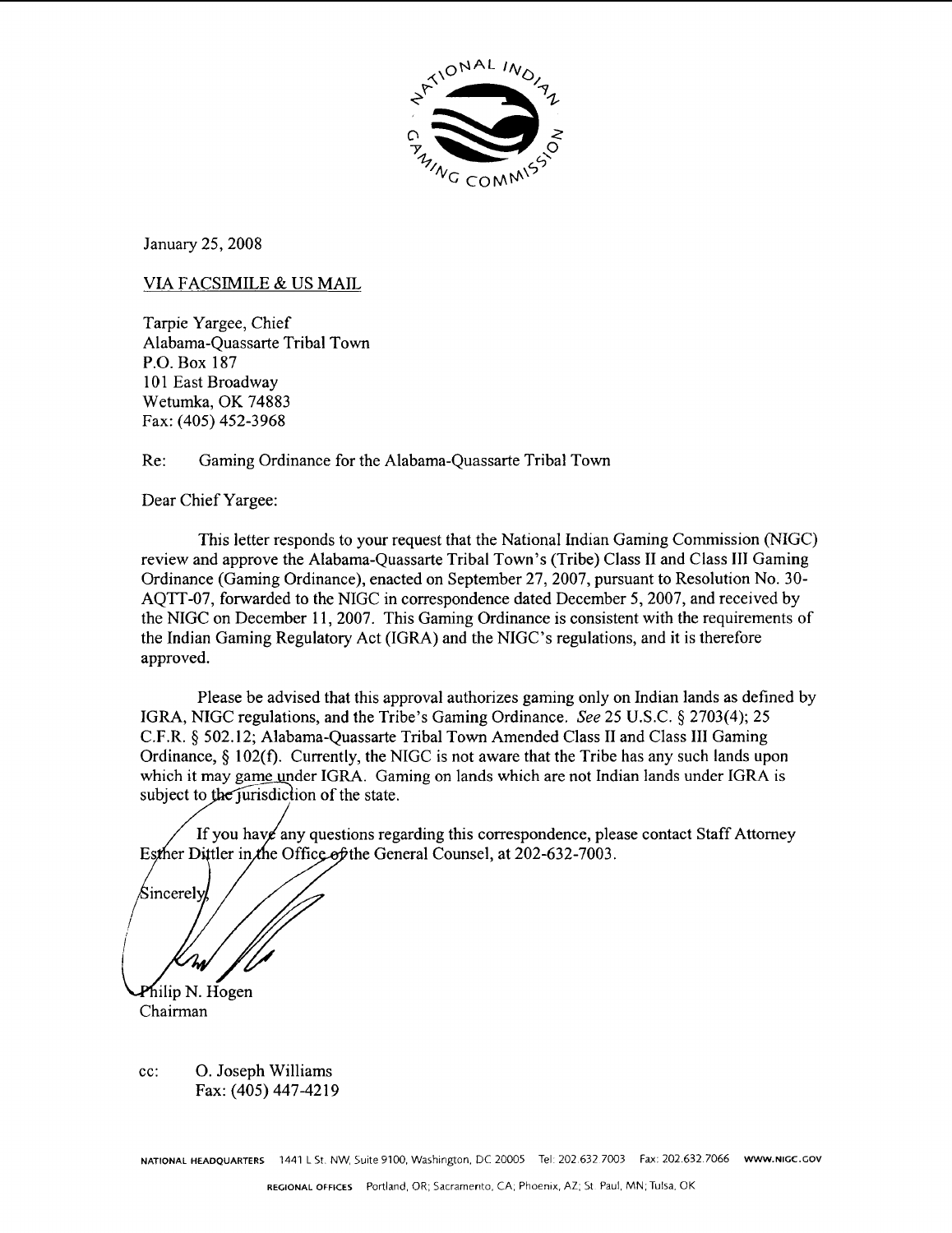

ALABAMA-QUASSARTE TRIBAL TOWN P.O. BOX 187 101 EAST BROADWAY WETUMKA, OK 74883  $(T)$  405-452-3987 (F) 405-452-3968 Chief Tarpie Yargee Second Chief Augustine Asbury



-

# RESOLUTION NO. 30-AQTT-07 **SEPTEMBER 27, 2007**

# A RESOLUTION OF **THE** ALABAMA-QUASSARTE **TRIBAL** TOWN GOVERNING COMMITTEE APPROVING **AND** ADOPTING TIE ALABAMA-QUASSARTE TRIBAL TOWN AMEMDED CLASS **II** AND CLASS **m GAMING** ORDINANCE.

- WHEREAS, The Alabama-Ouassarte Tribal Town is a sovereign Indian Tribe organized pursuant to the provisions of the Oklahoma Indian Welfare Act of June 26, 1936 (49 **Stat.** 1967) with a Constitution and By-Laws ratified by the tribal membership on January 10, 1939; and
- WHEREAS, The Alabama-Quassarte Tribal Town Governing Committee is the duly elected governing body of the Alabarna-Quassarte Tribal **Town** and is empowered to **transact** business and otherwise act in behalf of the Tribal Town; and
- **WHEREAS,** An inherent attribute of tribal sovereignty is the enactment of ordinances and codes to regulate activities of the Tribe; and
- **WHLEREAS,** The **Alabama-Quassarte** Tribal **Town** Governing Committee frnds it in the best interest of the Tribe and essential that the Tribe, through the Governing Committee, regulate gaming consistent with applicable federal and Tribal law and policy by enacting and maintaining a **Gaming** Ordinance; and
- WHEREAS, The Alabama-Quassarte Tribal Town Governing Committee did adopt the Alabarna-Quassarte Tribal Town Gaming Ordinance on May 25,2006 to regulate certain types of gaming activities as defined in the Indian Gaming Regulatory Act, Pub. L. 100-497 (25 U.S.C. \$2701 et seq.) on land within the jurisdiction of the Tribe; therefore be it

RESOLVED, The Alabama-Quassarte Tribal Town Governing Committee hereby amends the previously adopted Alabama-Quassarte Tribal Town Gaming Ordinance and approves The Alabama-Quassarte Tribal Town Amended Class **II** and **Class** III Gaming Ordinance.

"THE ALABAMA-QUASSARTE TRIBAL TOWN AMENDED CLASS **II AND** CLASS **111** GAMING ORDINANCE" ORIGINAL SHALL BE ATTACHED HERETO AND SHALL BE **KEPT** ON **PILE** IN THE **OFF'ICE** OF THE **TRIBAL** TOWN SECRETARY.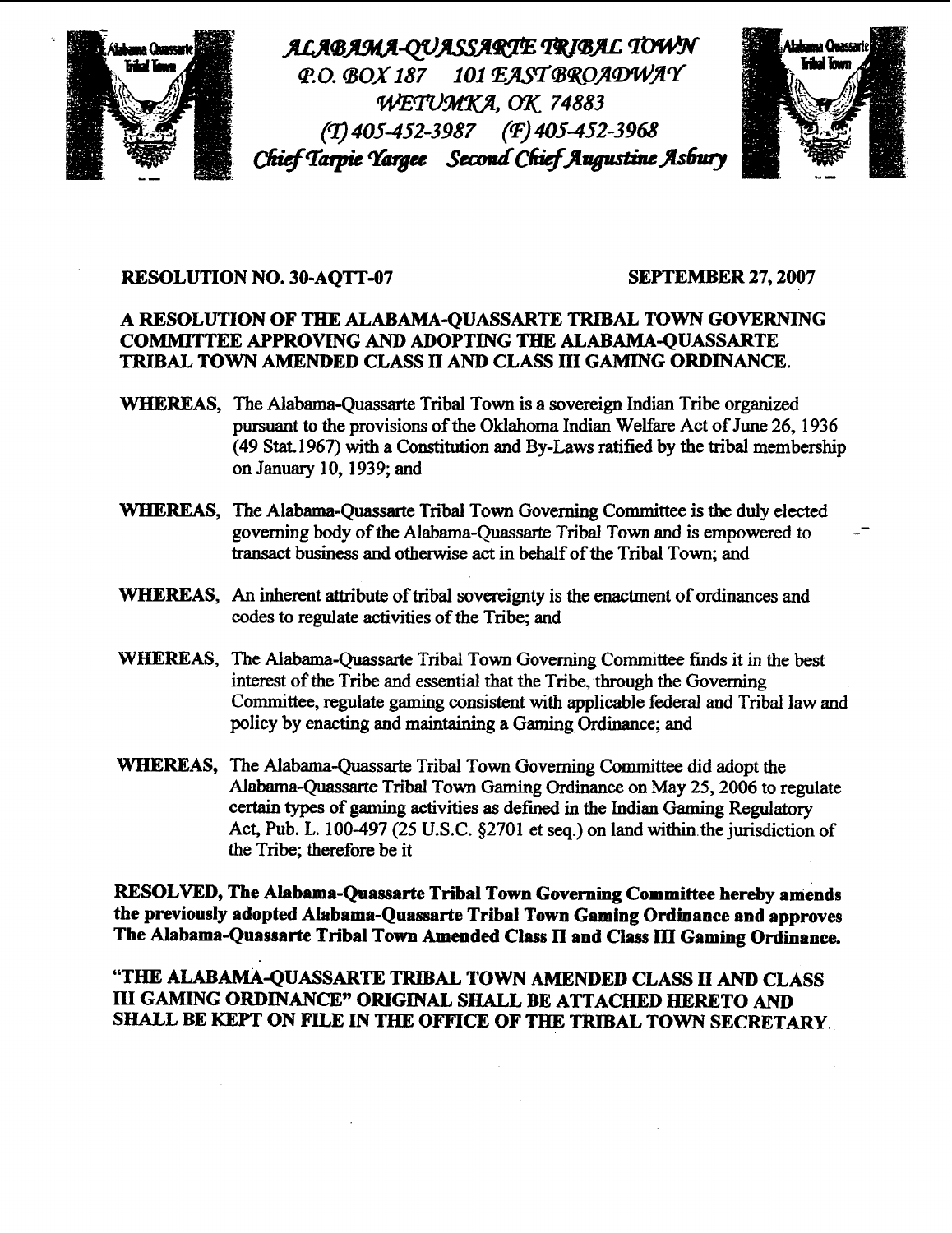þ

# **CERTIFICATION**

We, the undersigned, Chairperson, Chief and Secretary of the Alabama-Quassarte Tribal Town certify that a Quorum of nine (9) Governing Committee members were present at a **Constitutional Governing Committee Meeting duly ded and convened on the 2p day of September, 2007 and Resolution No. 30-AQ'IT-07 was approved by a Roll Call Vote of 9**  *Yes,* **0 No and 0** Abstaining.

| <b>ATTEST:</b> | Muna<br>Carole                      | The Thinks 27, 2009 |
|----------------|-------------------------------------|---------------------|
|                | Rovena Yargee, Chairperson          | Date                |
|                |                                     | 2007                |
|                | Tarpie Yargee, Chief                |                     |
|                |                                     | Deptember 272007    |
|                | Diana Moppin, Tribal Town Secretary |                     |
|                |                                     |                     |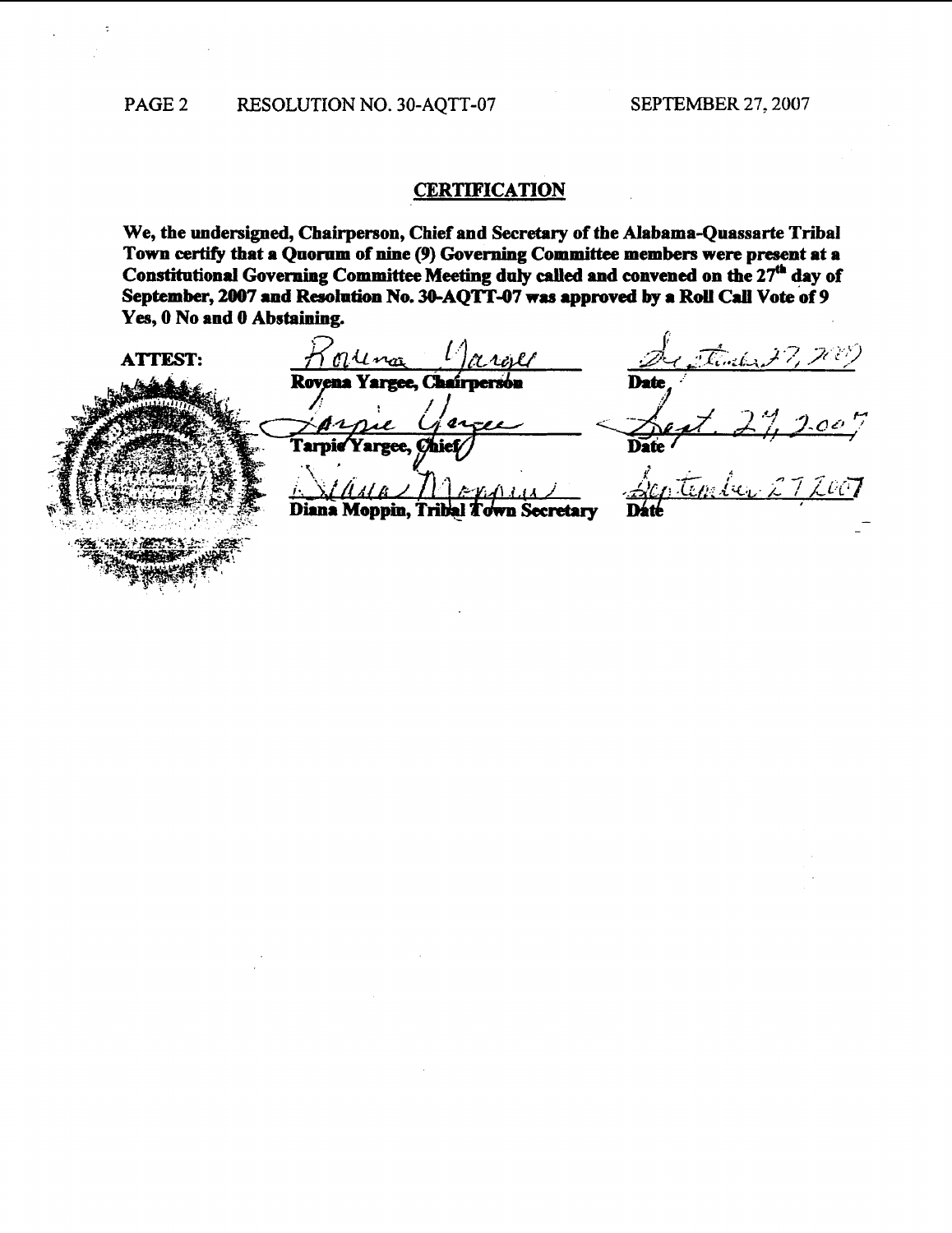

ALABAMA-QUASSARTE TRIBAL TOWN P.O. BOX 187 101 EAST BROADWAY WETUMKA, OK 74883 (T) 405-452-3987 (F) 405-452-3968 Chief Tarpie Yargee Second Chief Augustine Asbury



# **CONSTITUTIONAL GOVERNING COMMITTEE MEETING**

**ROLL CALL VOTE** 

| <b>RESOLUTION NO. 30-AQTT-07</b> |                            |                | September 27, 2007        |  |
|----------------------------------|----------------------------|----------------|---------------------------|--|
| <b>ALISON ALEXANDER</b>          | <b>YES</b>                 | NO             | <b>ABSTAIN</b>            |  |
| <b>DEVON ASBURY:</b>             | YES                        | N <sub>0</sub> | <b>ABSTAIN</b>            |  |
| <b>MARY BASQUEZ</b>              | <b>YES</b>                 | NO             | <b>ABSTAIN</b>            |  |
| <b>LARRY BUCKLEY</b>             | YES.                       | N <sub>O</sub> | <b>ABSTAIN</b>            |  |
| <b>LUCINDA COOK</b>              | <b>YES</b>                 | NO             | <b>ABSTAIN</b>            |  |
| <b>MAXEY FISH</b>                | <b>YES</b>                 | N <sub>O</sub> | <b>ABSTAIN</b>            |  |
| <b>HEPSY HARJO</b>               | <b>YES</b>                 | NO             | <b>ABSTAIN</b>            |  |
| <b>FAMOUS MARSHALL</b>           | <b>YES</b>                 | <b>NO</b>      | <b>ABSTAIN</b>            |  |
| <b>WINEY MOPPIN</b>              | YES                        | NO             | <b>ABSTAIN</b>            |  |
| <b>BERNADETTE WHITETREE</b>      | <b>YES</b>                 | NO             | <b>ABSTAIN</b>            |  |
| WENDY WIND                       | <b>YES</b>                 | N <sub>O</sub> | <b>ABSTAIN</b>            |  |
| <b>JACKIE YARGEE</b>             | <b>YES</b>                 | NO             | <b>ABSTAIN</b>            |  |
| <b>VOTE TALLY:</b>               | <b>YES</b><br>$\epsilon_f$ | $\oslash$ NO   | $\sim$ $\bigcirc$ ABSTAIN |  |
| TIE BREAKER: CHAIRPERSON'S VOTE: |                            |                | <b>YES</b><br><b>NO</b>   |  |

**CHAIRPERSON** 

**TRIBAL TOWN SECRETARY DATE** 

**I.:** -. --. - . - **a-.\_** . **I.** . . : , .,  $\mathcal{L} = \{ \mathcal{L}_1, \ldots, \mathcal{L}_n \}$  $\frac{1}{2}$ .- **f** : -- .- - . . . -- ... ( '! :,c.,!; .. )..j ,i >... **-1 A** ... . . ,- .- --, ' '- *fir* **-2:** .?. [ ., . -.'.,/ : ,: ' ,.[.&& <:-t \* ,.- , ,. , **.l.** /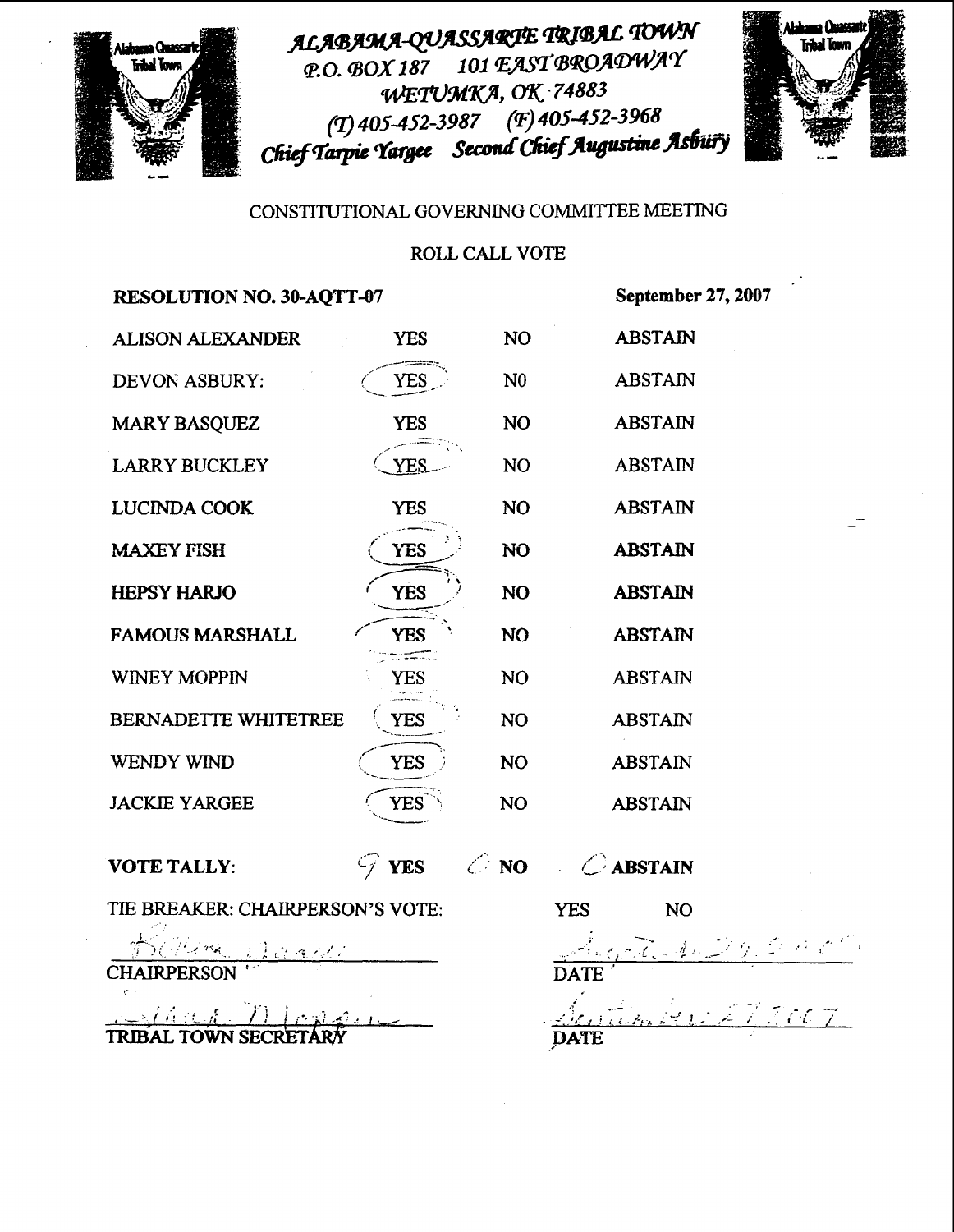# **ALABAMA-QUASSARTE TRIBAL TOWN AMENDED CLASS II and CLASS III GAMING ORDINANCE**  SARTE TRII<br>LASS III GA<br><u>Index</u>

 $\ddot{\cdot}$ 

 $\ddot{\phantom{1}}$ 

| 101. | Purpose                                                                                                                                      | 3              |
|------|----------------------------------------------------------------------------------------------------------------------------------------------|----------------|
| 102. | Definitions                                                                                                                                  | $\mathfrak{Z}$ |
| 103. | <b>Gaming Authorized</b>                                                                                                                     | 6              |
| 104. | Ownership of Gaming                                                                                                                          | 6              |
| 105. | Use of Gaming Revenue                                                                                                                        | 6              |
| 106. | Per Capita Payments                                                                                                                          | 6              |
| 107. | Audit                                                                                                                                        | 7              |
| 108. | <b>Environment and Public Health and Safety</b>                                                                                              | 7              |
| 109. | <b>Facility Licenses</b>                                                                                                                     | 8              |
| 110. | <b>Agent for Service of Process</b>                                                                                                          | 8              |
| 201. | Licenses for Key Employees and Primary Management Officials                                                                                  | 8              |
| 202. | <b>License Application Forms</b>                                                                                                             | 8              |
| 203. | Fingerprints                                                                                                                                 | 9              |
| 204. | <b>Background Investigations</b>                                                                                                             | 9              |
| 205. | <b>Eligibility Determinations</b>                                                                                                            | 10             |
| 206. | Procedures for Forwarding Applications and Reports for Key Employees<br>Management Officials to the National Indian Gaming Commission (NIGC) | 11             |
| 207. | Report to the National Indian Gaming Commission                                                                                              | 11             |
| 208. | Granting a Gaming License                                                                                                                    | 12             |
| 209. | License Suspension                                                                                                                           | 12             |

 $\mathbf{1}$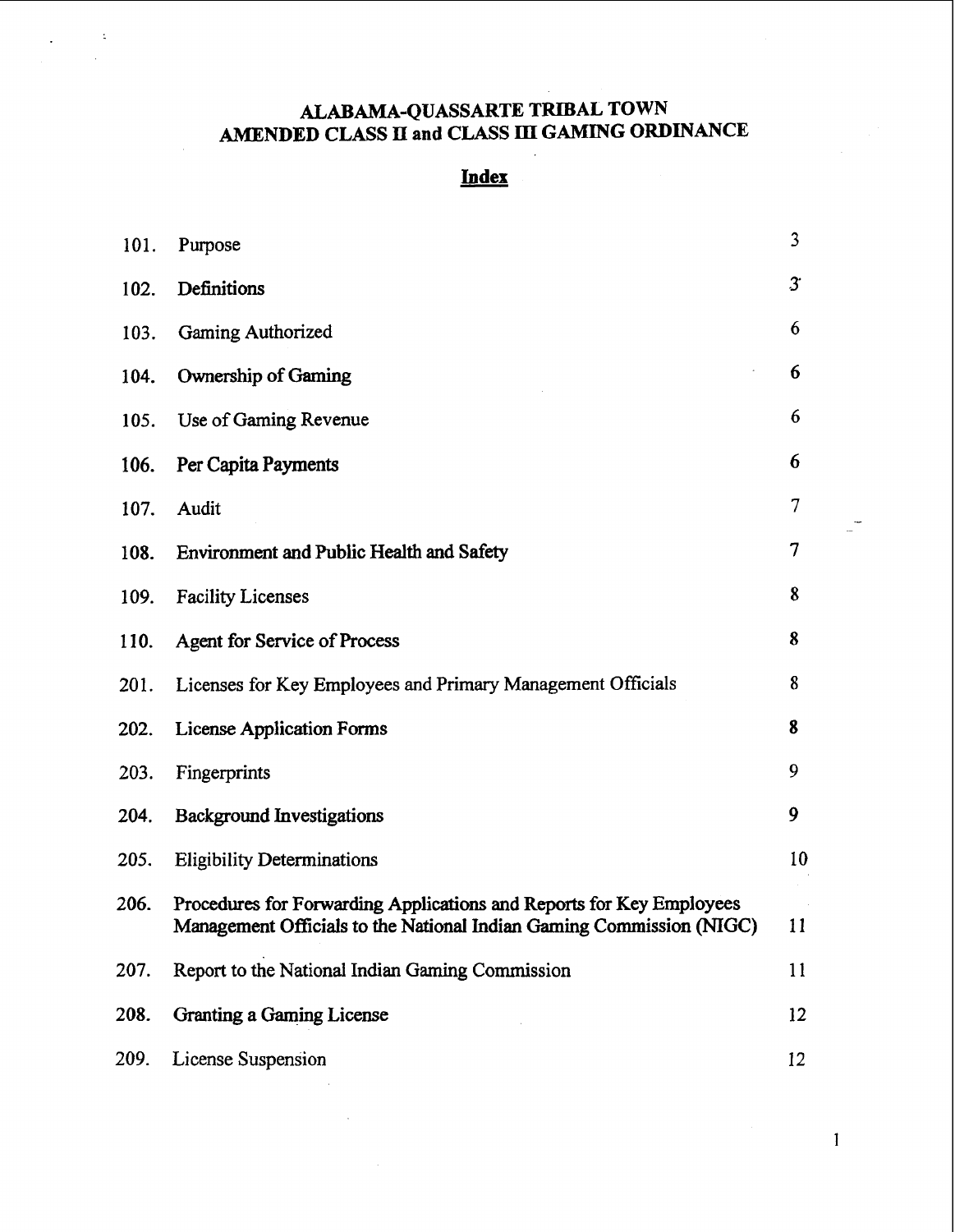| 210 | Procedures for Conducting a Background Check on Key Employees<br>and Primary Management Officials | 13 |
|-----|---------------------------------------------------------------------------------------------------|----|
| 211 | Procedures for Dispute Resolution with the Gaming Public                                          | 14 |

 $\mathcal{L}^{\text{max}}_{\text{max}}$  and  $\mathcal{L}^{\text{max}}_{\text{max}}$ 

 $\frac{1}{2}$ 

 $\overline{c}$ 

 $\begin{aligned} \frac{1}{\sqrt{2}}\mathbf{1}_{\mathcal{A}}\mathbf{1}_{\mathcal{A}}\mathbf{1}_{\mathcal{A}}\mathbf{1}_{\mathcal{A}}\mathbf{1}_{\mathcal{A}}\mathbf{1}_{\mathcal{A}}\mathbf{1}_{\mathcal{A}}\mathbf{1}_{\mathcal{A}}\mathbf{1}_{\mathcal{A}}\mathbf{1}_{\mathcal{A}}\mathbf{1}_{\mathcal{A}}\mathbf{1}_{\mathcal{A}}\mathbf{1}_{\mathcal{A}}\mathbf{1}_{\mathcal{A}}\mathbf{1}_{\mathcal{A}}\mathbf{1}_{\mathcal{A}}\mathbf{1}_{\mathcal{A}}\$ 

 $\frac{1}{2}$ 

 $\mathbb{R}^3$ 

 $\hat{\mathcal{L}}$ 

 $\label{eq:2.1} \frac{1}{2} \int_{\mathbb{R}^3} \frac{1}{\sqrt{2}} \left( \frac{1}{\sqrt{2}} \right)^2 \frac{1}{\sqrt{2}} \left( \frac{1}{\sqrt{2}} \right)^2 \frac{1}{\sqrt{2}} \left( \frac{1}{\sqrt{2}} \right)^2 \frac{1}{\sqrt{2}} \left( \frac{1}{\sqrt{2}} \right)^2 \frac{1}{\sqrt{2}} \left( \frac{1}{\sqrt{2}} \right)^2 \frac{1}{\sqrt{2}} \left( \frac{1}{\sqrt{2}} \right)^2 \frac{1}{\sqrt{2}} \left( \frac{1}{\sqrt{2}} \right)^2 \frac{$ 

 $\frac{1}{2}$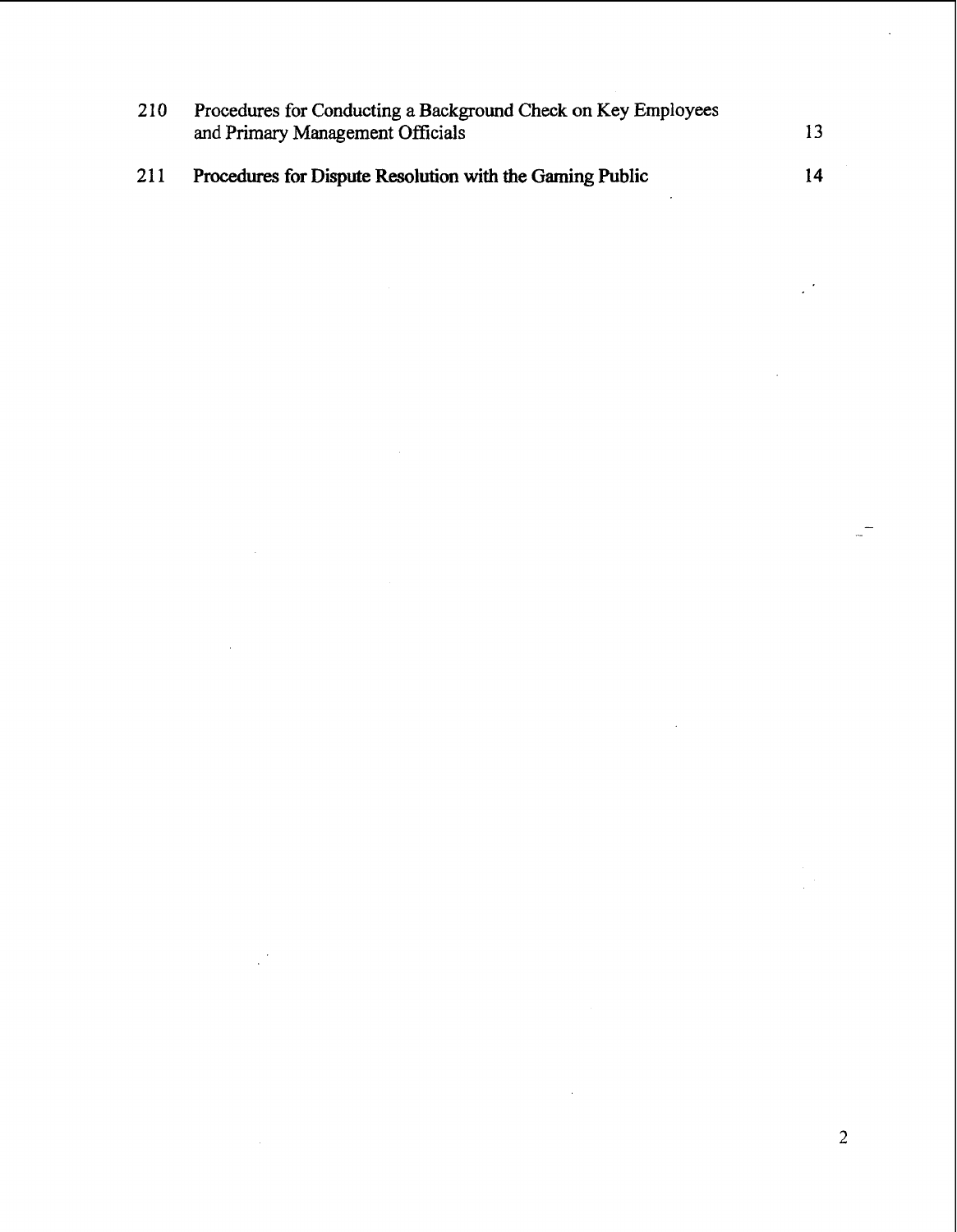# **ALABAMA-QUASSARTE TRIBAL TOWN AMENDED CLASS II and CLASS 111 GAMING ORDINANCE**

# **Section 101. Purpose**

The Alabama-Quassarte Tribal Town Governing Committee (the "Tribe"), empowered by the Constitution and By-Laws of the Alabama-Quassarte Tribal Town to enact ordinances, hereby enacts this ordinance in order to govern Class **I1** and Class **III** gaming operations on the Tribe's Indian lands.

# **Section 102. Definitions**

Unless a different meaning is clearly indicated in this Ordinance, the terms used herein shall have the same meaning as defined in the Indian Gaming Regulatory Act (IGRA), 25 U.S.C. **5**  2701 et seq., and its regulations, 25 C.F.R \$ 500 et seq. Specifically:

- (a) **Class I Gaming** means social games solely for prizes of minimal value or traditional forms of Indian gaming engaged in by individuals as a part of, or in connection with, tribal ceremonies or celebrations.
- (b) . **Class 11 Gaming** means:
	- **(1)** the game of chance commonly known as bingo (whether or not electronic, computer, or other technologic aids are used in connection therewith):
		- **(A)** which is played for prizes, including monetary prizes, with cards bearing numbers or other designations,
		- **(B)** in which the holder of the card covers such numbers or designations when objects, similarly numbered or designated, are drawn or electronically determined, and
		- **(C)** in which the game is won by the first person covering a previously designated arrangement of numbers or designations on such **cards,** including (if played in the same location) pulltabs, lotto, punch boards, tip jars, instant bingo, and other games similar to bingo, and,
	- *(2).* card games that:
		- **(A)** are explicitly authorized by the laws of the State, or
		- (B) are not explicitly prohibited by the laws of the State and are played at any location in'the State, but only if such card games

3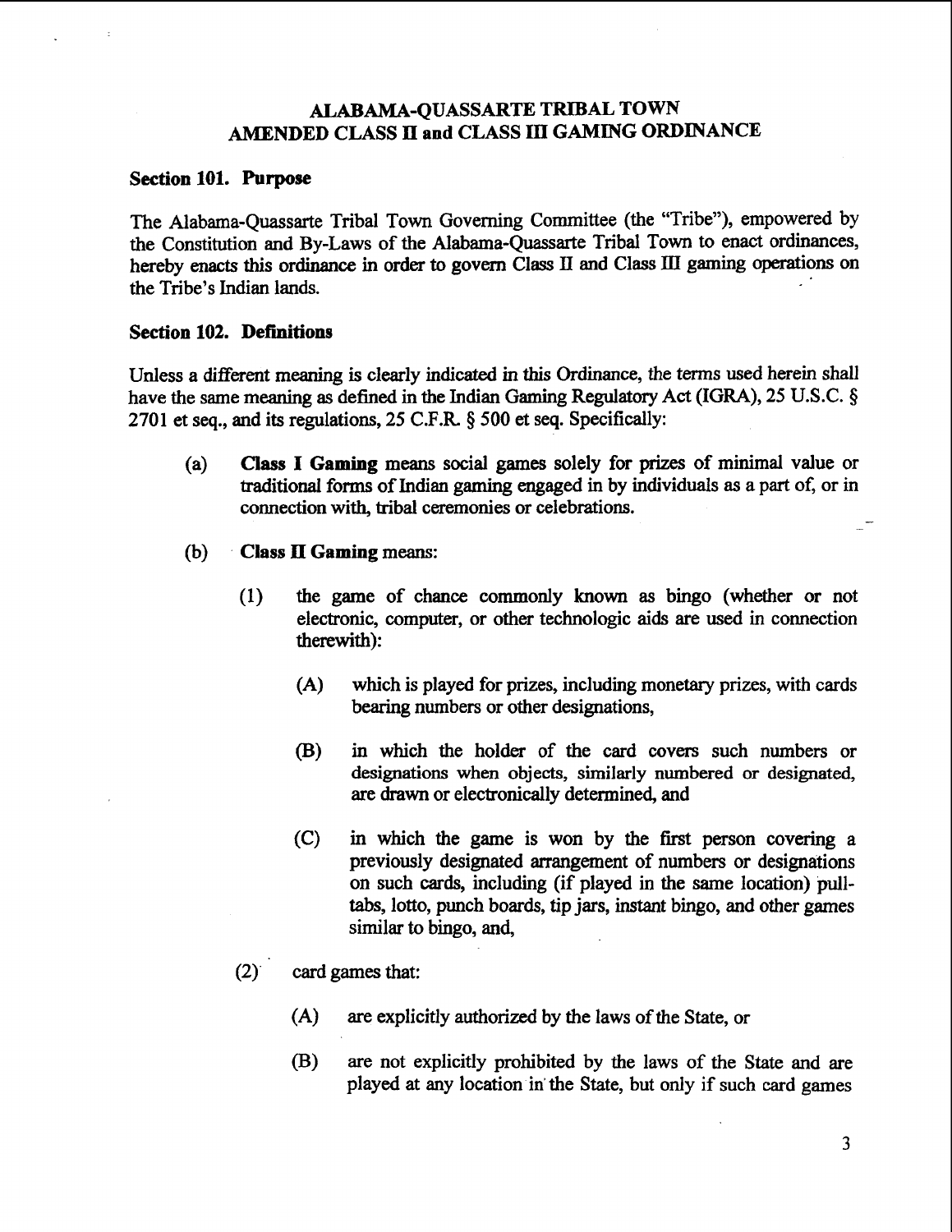are played in conformity with those laws and regulations (if any) of the State regarding hours or periods of operation of such card games or limitations on wagers or pot sizes in such card games.

- **(3)** The tem "class **TI** gaming" does not include:
	- **(A)** any banking card games, including baccarat, chemin de fer, or blackjack (21), or
	- **(B)** electronic or electromechanical facsimiles of any game of chance or slot machines of any kind.
- *(c)* **Class** III **Gaming** means **all** forms of gaming that are not Class I Gaming or Class **I1** Gaming.
- **(d) Compact means a Tribal-State** Compact concerning class **III gaming** approved by the Secretary of the Interior and published in the Federal Register pursuant to 25 U.S.C. **5** 2710(d). -
- (e) **Complimentary** shall have **the** meaning as set forth in 25 **C.F.R** \$ 542.2(b).
- **(f) Indian lands** means:
	- **(1)** all lands within the limits of the Tribe's reservation;
	- **(2)** any lands title to which is either held in trust by the United States for the benefit of the Tribe or individual or held by the Tribe or individual subject to restriction by the United **States** against alienation and over which the Indian Tribe exercises governmental power; and
	- **(3)** for dl lands acquired into trust for the benefit of an Indian tribe after October 17, 1988, the lands meet the requirements set forth in 25 U.S.C. \$2719.
- (g) **Indian Tribe** means the Alabama-Quassarte Tribal Town.
- (h) **Key Employee** means:
	- (1) ' A person who performs one or more of the following functions:
		- **(A) Bingo caller;**
		- (B) Counting room supervisor;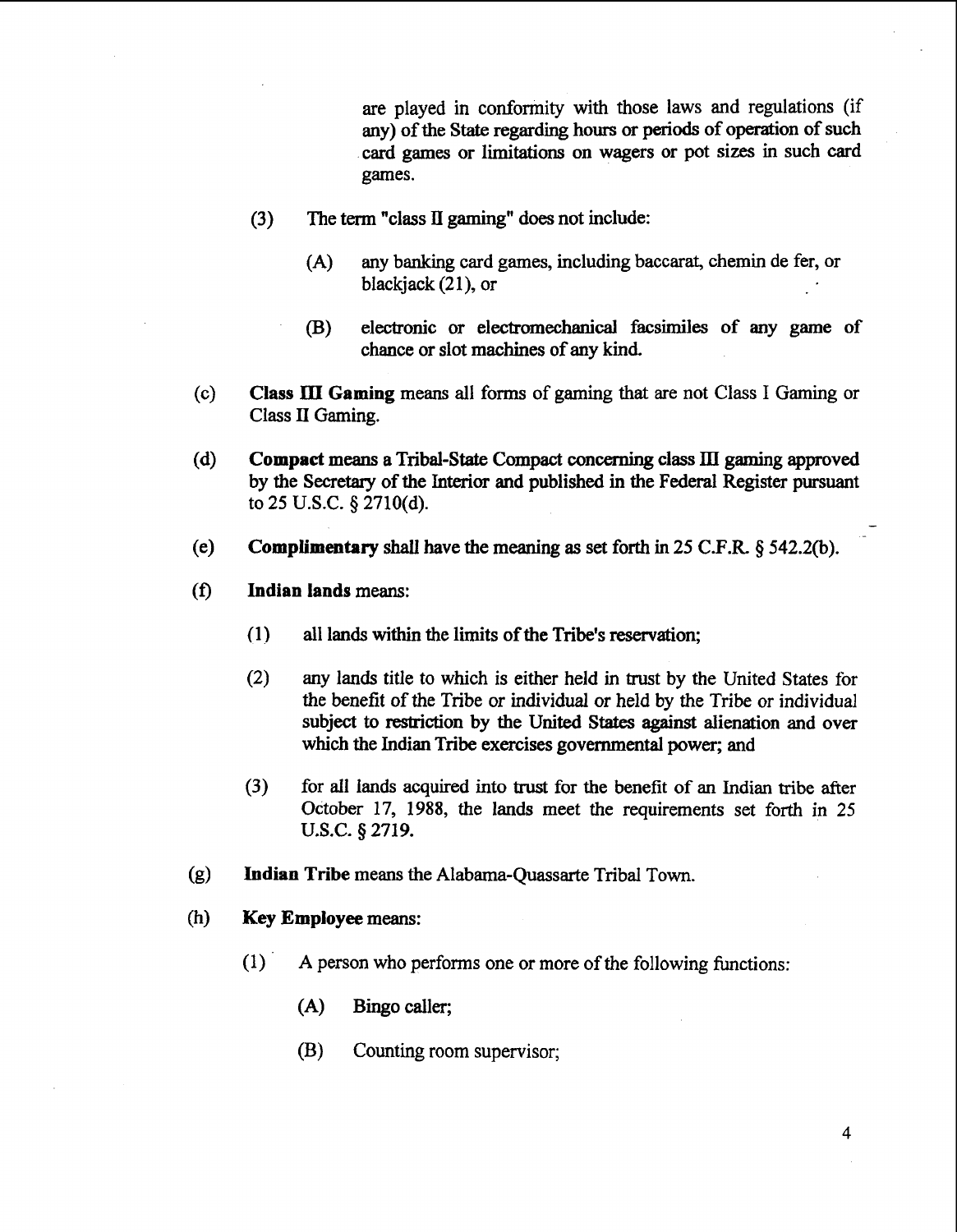- (C) Chief of security;
- @) **Custodian** of **gaming** supplies or cash;
- (E) Floor manager;
- (F) Pit boss;
- (G) Dealer;
- (H) Croupier;
- (I) Approver of credit; or
- **(J)** Custodian of gambling devices including persons with access to cash and accounting **records** within such devices;
- (2) If not otherwise included, any other person whose total cash compensation is in excess of \$50,000 per year; or
- **(3)** If not otherwise included, the four most highly compemated persons in the gaming operation.
- (i) Net **Revenues** means gross gaming revenues of an Indian gaming operation less
	- **(1)** Amounts paid out as, or paid for, prizes; and
	- (2) Total gaming-related operating expenses, excluding management fees.

## 0) **Primary Management Official means**

- **(1)** The person(s) having management responsibility for a management contract;
- **(2) Any pecson** who **has authority:** 
	- **(A)** To hire and fire employees; or
	- **(B)** To set up working policy for the gaming operation; or
	- *(C)* The chief financial officer or other person who has financial management responsibility.

 $5<sup>1</sup>$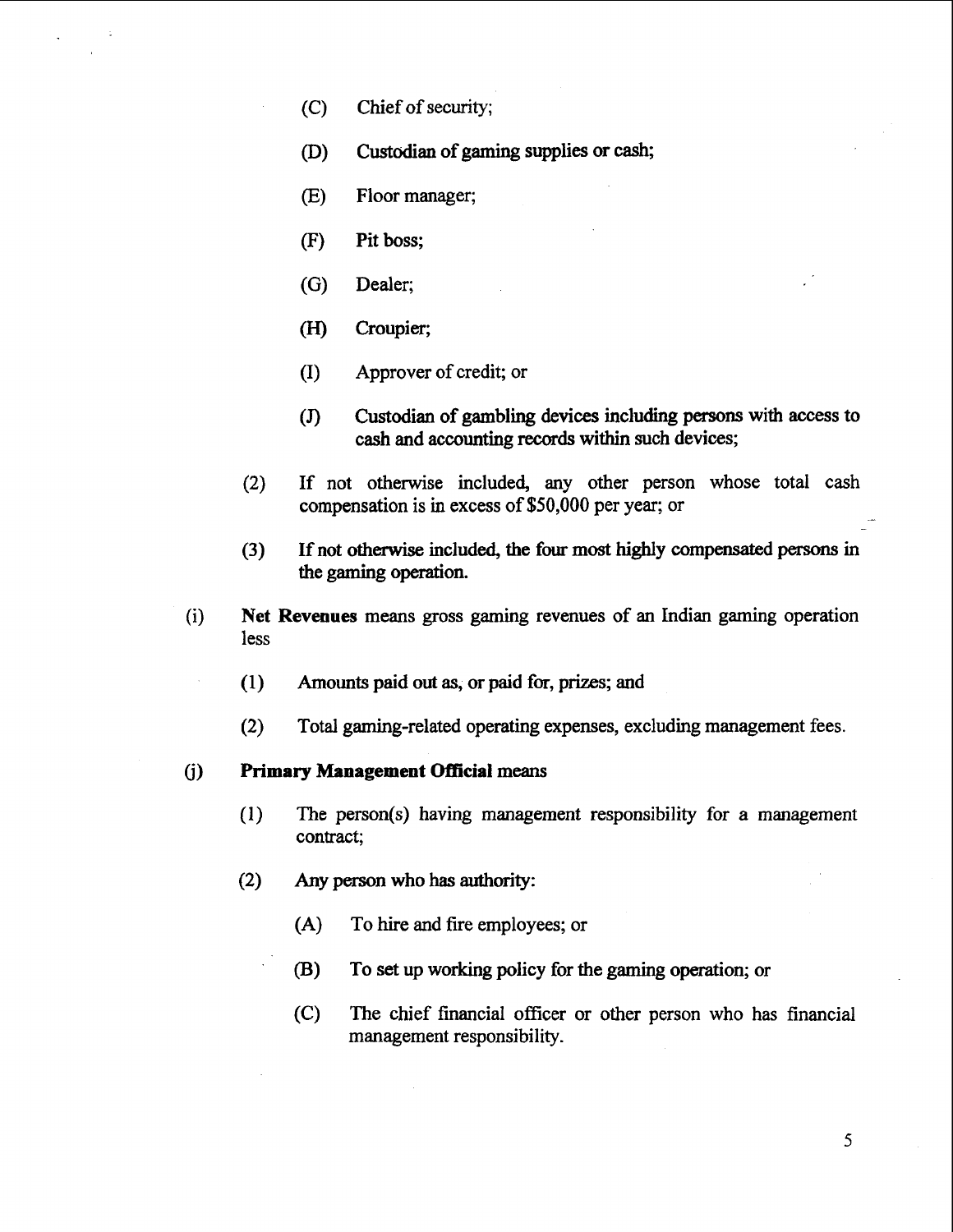# **Section 103. Gaming Authorized**

Class 11 and Class III gaming are hereby authorized.

# **Section 104. Ownership of Gaming**

The Tribe shall have the sole proprietary interest in and responsibility for the conduct of any gaming operation authorized by this Ordinance.

## **Section 105. Use of Gaming Revenue**

Net revenues fiom tribal gaming shall be used only for the following purposes:

- **(A)** to fund tribal government operations and programs;
- **(B)** to provide for the general welfare of the Tribe and its members;
- **(C)** to promote tribal economic development;
- (D) to donate to charitable organizations; or
- (E) to help fund operations of local government agencies.

## **Section 106. Per Capita Payments**

- (a) "Per Capita Payment" means the distribution of money or other things of value to all members of the Tribe, or to identified groups of members, which is paid directly from the net revenues of any tribal gaming activity.
- (b) If the Tribe elects to make per capita payments to tribal members fiom revenues derived fiom its gaming operations, it shall ensure that the following requirements of 25 C.F.R. Part 290 are met:
	- (1) The Tribe shall authorize and issue such payments only in accordance with a revenue allocation plan submitted to and approved by the Secretary of the Interior under 25 U.S.C. *§* 2710(b)(3).
	- (2) The Tribe shall ensure **that** the interests of **minors and** other legally incompetent persons who are entitled to receive **any** per capita ' **payments under** a Tribal per capita **payment plan** are **protected** and preserved, and that the per capita payments are disbursed to the parents or legal guardian of such minors or legal incompetents in such amounts as may be necessary for the health, education, or welfare or the minor or other legally incompetent person, under a plan approved by the Alabama-Quassarte Tribal Town Governing Committee and the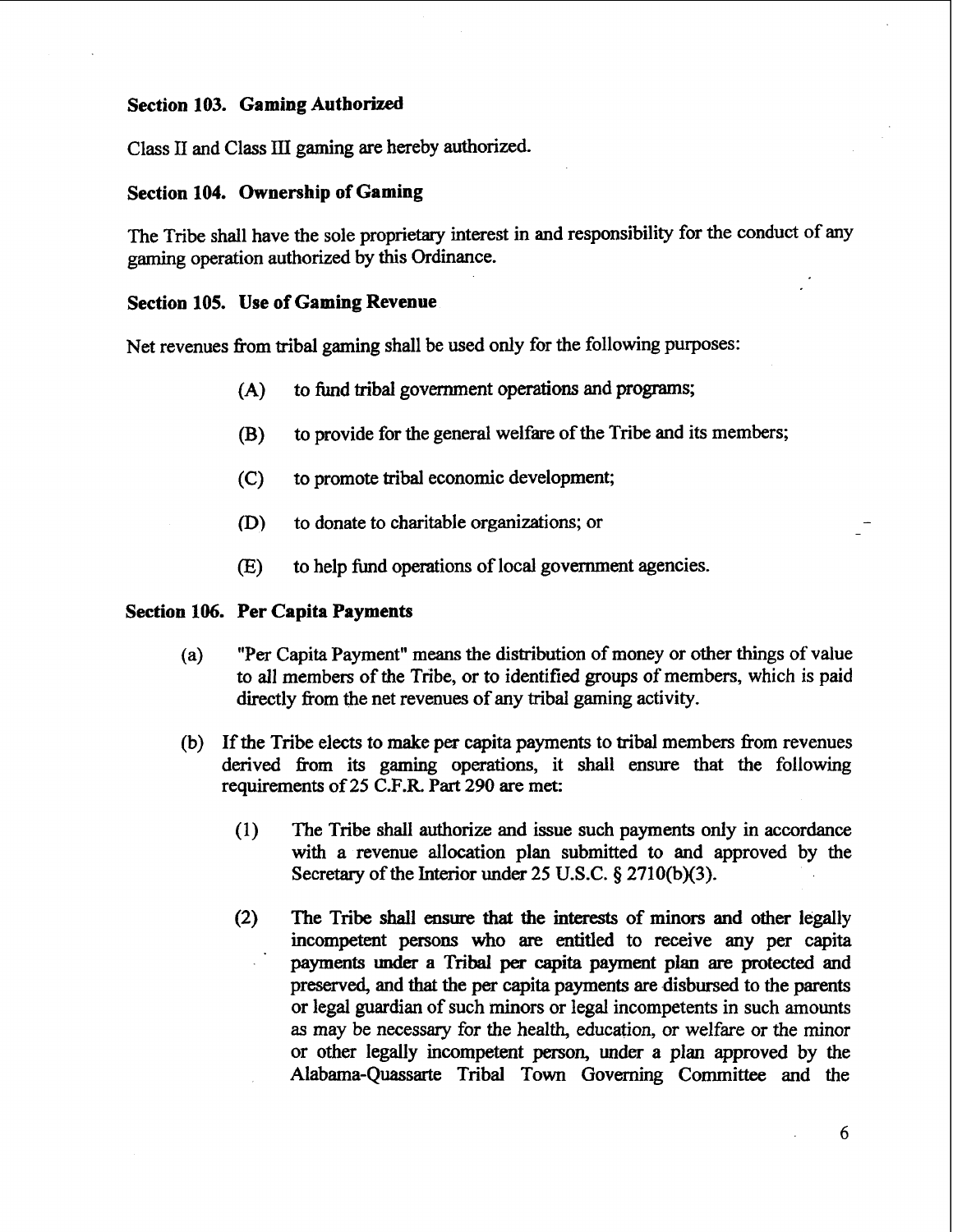Secretary of the Interior. The Tribe must also establish criteria and a process for withdrawal of funds by the parent or legal guardian.

- **(3)** The Alabama-Quassarte Tribal Town Governing Committee shall designate or create a Tribal court system, forum, or administrative process for resolution of disputes concerning the allocation of net gaming revenues and the distribution of per capita payments and will explain how it will correct deficiencies.
- (4) The Governing Committee shall ensure that the Tribal revenue allocation plan reserves an adequate portion of net gaming revenues from the tribal gaming activity to do one or more of the following purposes: fund Tribal government operations or programs; provide for the general welfare of the Tribe or its members; promote tribal economic development; donate to charitable organizations; or to help fund operations of local government.
- **(5)** The Governing Committee shall ensure that distributions of per capita payments are made according to specific eligibility requirements. -
- *(6)* The Governing **Committee** shall **ensure** that Tribal members are notified of the tax liability for per capita payments and how **taxes** with be withheld.

## **Section 107. Audit**

- (a) The Tribe shall cause an annual outside independent audit of gaming operations to be conducted, and shall submit the resulting audit reports to the National Indian Gaming Commission.
- (b) All **gaming** related contracts that result in the purchase of supplies, services, or concessions in excess of \$25,000.00 annually, except contracts for professional legal and accounting services, shall be specifically included within the scope of the audit that is described in subsection A. above.

# **Section 108. Environment and Public Health and Safety**

- (a) Gaming facilities shall be constructed, maintained and operated in a manner that adequately protects the environment and the public health and safety.
- (b) The Tribe shall adopt standards that assure adequate protection of the environment and the public health and safety.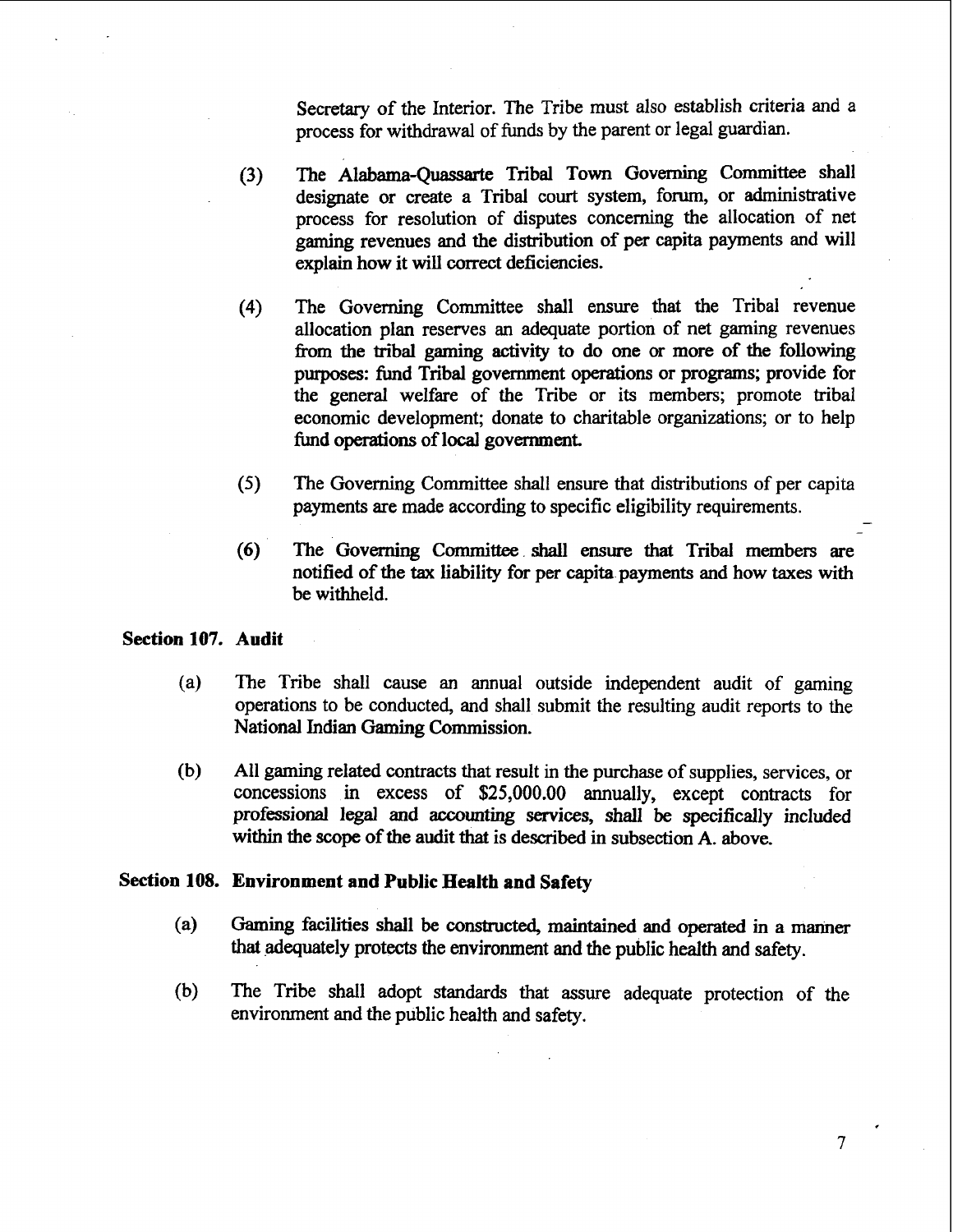#### **Section 109. Facility Licenses**

The Tribe shall issue a separate license to each place, facility, or location on Indian lands where Class II and/or Class III gaming is conducted under this ordinance.

#### **Section 110. Agent for Service of Process**

The Tribe hereby designates the Chief as agent for service of **process,** who may be contacted at:

Alabama-Quassarte Tribal Town **Attn:** Chief P.O. Box **187**  1 17 North Main Wetuinka, OK **74883** 

#### **Section 201. Licenses for Key Employees and Primary Management Oflicials**

The Tribe shall **ensure** that the policies and procedures set out in this section are implemented with respect to key employees and **primary** management officials employed at any gaming enterprise operated on Indian lands. The Tribe will issue licenses and perform background investigations according to requirements **at** least as stringent as 25 **C.F.R Part 556 and 558.** 

#### **Section 202. License Application Forms**

**(a)** The following notice shall be placed on the application form for a key employee or a primary management official:

In compliance with the Privacy **Act** of 1974, the following information is provided: Solicitation of the infixmation on this **ibrm** is authorized by **25**  U.S.C. **2701 et seq. The purpose of the requested information** is to determine the eligibility of individuals to be employed in a **gaming** operation. The information will be used by the Tribe and the National Indian Gaming Commission members and staff who have need for the information in the performance of their official duties. The information may be disclosed to appropriate Federal, Tribal, State, local, or foreign law enforcement and regulatory agencies **when** relevant to civil, criminal **or regulatory**  investigations or prosecutions or when necessary pursuant to a requirement by a **Tiibe** or the National Indian **Gaming** Commission in connection with the hiring or firing of an employee, the issuance or revocation of a gaming license, or investigation of activities while **associated** with a **Tribe or** a gaming operation. Failure to consent to the disclosures indicated in this notice will result in the Tribe being unable to hire you in a primary management official or key employee position. The disclosure of your Social Security Number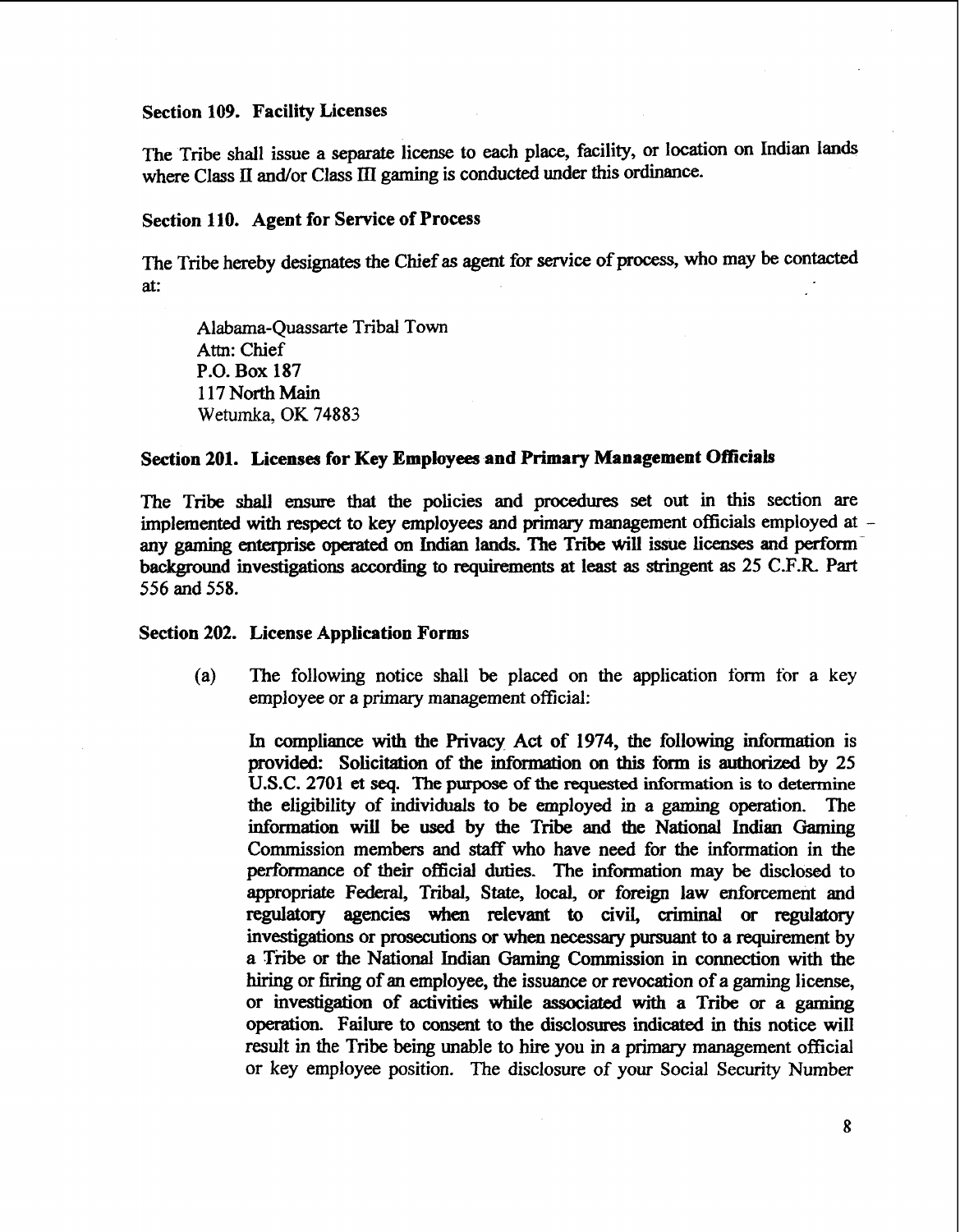(SSN) is voluntary. However, failure to supply a SSN may result in errors in processing your application.

(b) The following additional notice shall be placed on the application form for a key employee or a primary official:

A false statement on any part of your application may be grounds for not hiring you, or for firing you after you begin work. Also, you may be punished by fine or imprisonment. **(U.S.** Code, Title 18, section 1001).

- (c) The Commission shall notify in writing existing key employees and primary management officials who have not completed **an** application containing the notices set forth above that they shall either:
	- (1) Complete a new application fom that contains both the Privacy Act **and** false statement notices; or
	- **(2)** Sign a statement that contains the Privacy Act and **Mse** statement notices and **consent** to the routine uses described in that notice. -

# **Section 203. Fingerprints**

Each applicant for a Key Employee or Primary Management Official shall be required to have fingerprints taken as part of the license application procedure. Fingerprints shall be taken by the Tribal Gaming Commission. Fingerprints will then be forwarded to the National Indian Gaming Commission for processing through the FBI and NCIC to determine the applicant's criminal history, if any.

# **Section 204. Background Investigations**

'l'he Tribe is responsible for conducting background investigations and suitability determinations and shall request from each primary management official and from each key employee all of the following information:

- (a) Full name, other names used (oral or written)? social **security** number(s), birth date, place of birth, citizenship, gender, all languages(spoken or written);
- (b) Currently and for the previous 5 years: business and employment positions held, ownership interests in those businesses, business and residence addresses, and drivers license numbers:
- (c) The names and current addresses of at least three personal references, including one personal reference who was acquainted with the applicant during each period of residence listed under subsection (b) of this section;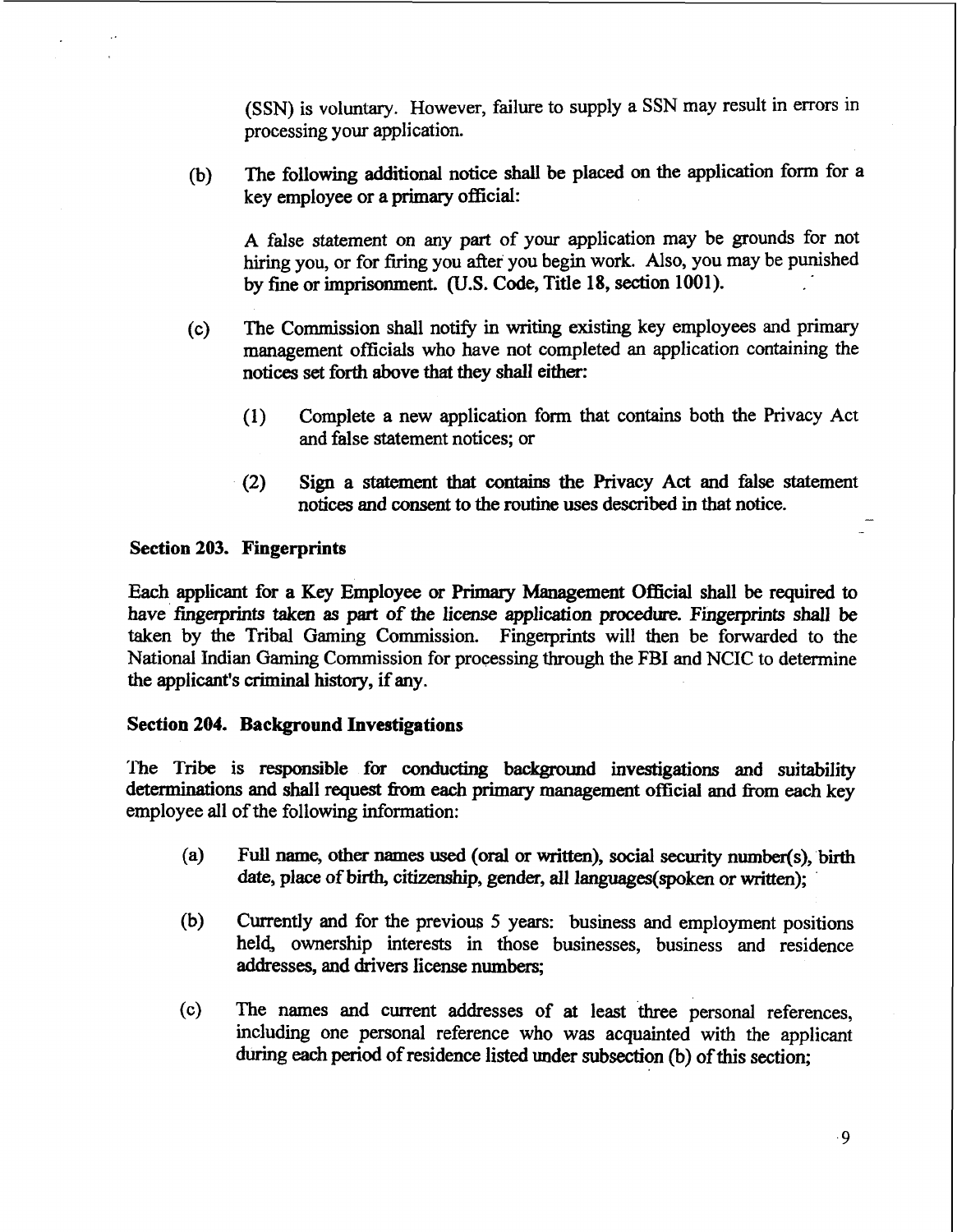- (d) Current business and residence telephone numbers;
- (e) A description of any existing and previous **business** relationships with Indian Tribes, including ownership interests in those businesses;
- (0 A description of any existing and previous business relationships with the gaming industry generally, including ownership interests in those businesses;
- $(g)$  The name and address of any licensing or regulatory agency with which the person has filed **an** application for a license or permit related to gaming, whether or not such license or permit was granted;
- $(h)$  For each felony for which there is an ongoing prosecution or a conviction, the charge, the name and address of the **court-** involved, and the date and disposition if any;
- (i) For each misdemeanor conviction or ongoing misdemeanor prosecution (excluding minor tmffic violations), within 10 years of the date of the application, the name and address of the court involved and the date and disposition;
- Cj) For each rriminal charge (excluding minor traffic charges), whether or not there is a conviction, if such criminal charge is within 10 years of the date of the application and is not otherwise listed pursuant to subsection (h) or subsection (i) of this section, the criminal charge, the name and address of the court involved and the date and disposition;
- **(k)** The name and address of any licensing or regulatory agency with which the person has filed an application for an occupational license or permit, whether or not such license or permit was granted;
- **(1)** A photograph taken within the last year; and
- **(m)** Any other information the Tribe **deems** relevant.

# **Section 205. Eligibility Determination**

An authorized tribal official shall review a person's prior activities, **criminal** record, if any, and reputation, habits and associations to make a finding concerning the eligibility of a key employee or primary management official for employment in a gaming operation. If the Tribe determines that employment of the person poses a threat to the public interest or to the effective regulation of gaming, or creates or enhances dangers of unsuitable, unfair, or illegal practices and methods and activities in the conduct of gaming, a management contractor or a tribal gaming operation shall not employ that person in a key employee or primary management official position.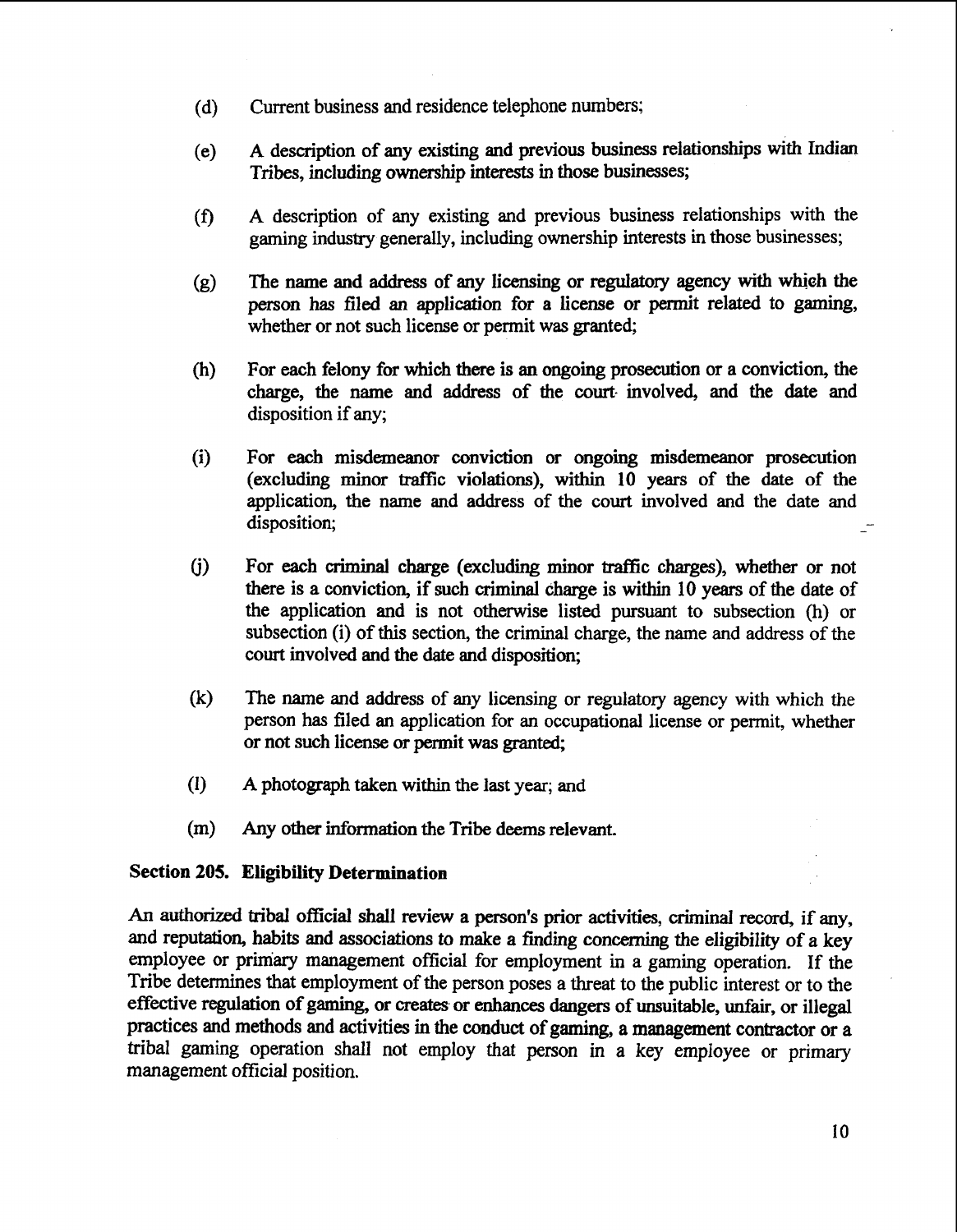# **Section 206. Procedures for Forwarding Applications and Reports for Key Employees and Primary Management Oficials to the National Indian Gaming Commission**

- (a) When a key employee or primary management official is employed to work at a gaming operation authorized by this ordinance, the Tribe shall forward to the National Indian Gaming Commission a completed application for employment and conduct the background investigation and make the determination referred to in subsection D of this section.
- (b) **The** gaming operation shall not employ as a key employee or primary management official a person who does not have a license **after** 90 days.

# **Section 207. Report to the National Indian Gaming Commission**

- (a) The Tribe shall prepare and forward a report on each background investigation to the National Indian *Gaming* Commission. An investigative report shall include all of the following:
	- (1) Steps **taken** in conducting a background investigation;
	- (2) Results obtained;
	- (3) Conclusions reached; and
	- **(4)** The basis for those conclusions.
- (b) The Tribe shall forward the completed investigative report to the National Indian Gaming Commission within 60 days after **an** employee begins work or within 60 days of the approval of this Ordinance by the Chairman of the National Indian **Gaming** Commission.
- (c) The Tribe shall submit, with the investigative report, a copy of the eligibility determination, unless the **NIGC** shall have advised the Tribe that the submission of the eligibility determination is not necessary. This determination shall include a Statement describing how the information submitted by the applicant was verified; a Statement of results following **an** inquiry into the applicant's prior activities, **criminal** record, if any, and reputation, habits and asssciations; a Statement showing the results of interviews of a sufficient number of knowledgeable people (such as former employers, personal references, and others referred to by the applicant) in order to provide a basis for the Tribe to **make** a finding concerning the eligibility for licensing **required**  for employment in a gaming operation; and a Statement documenting the disposition of all potential problem areas noted and disqualifying information obtained.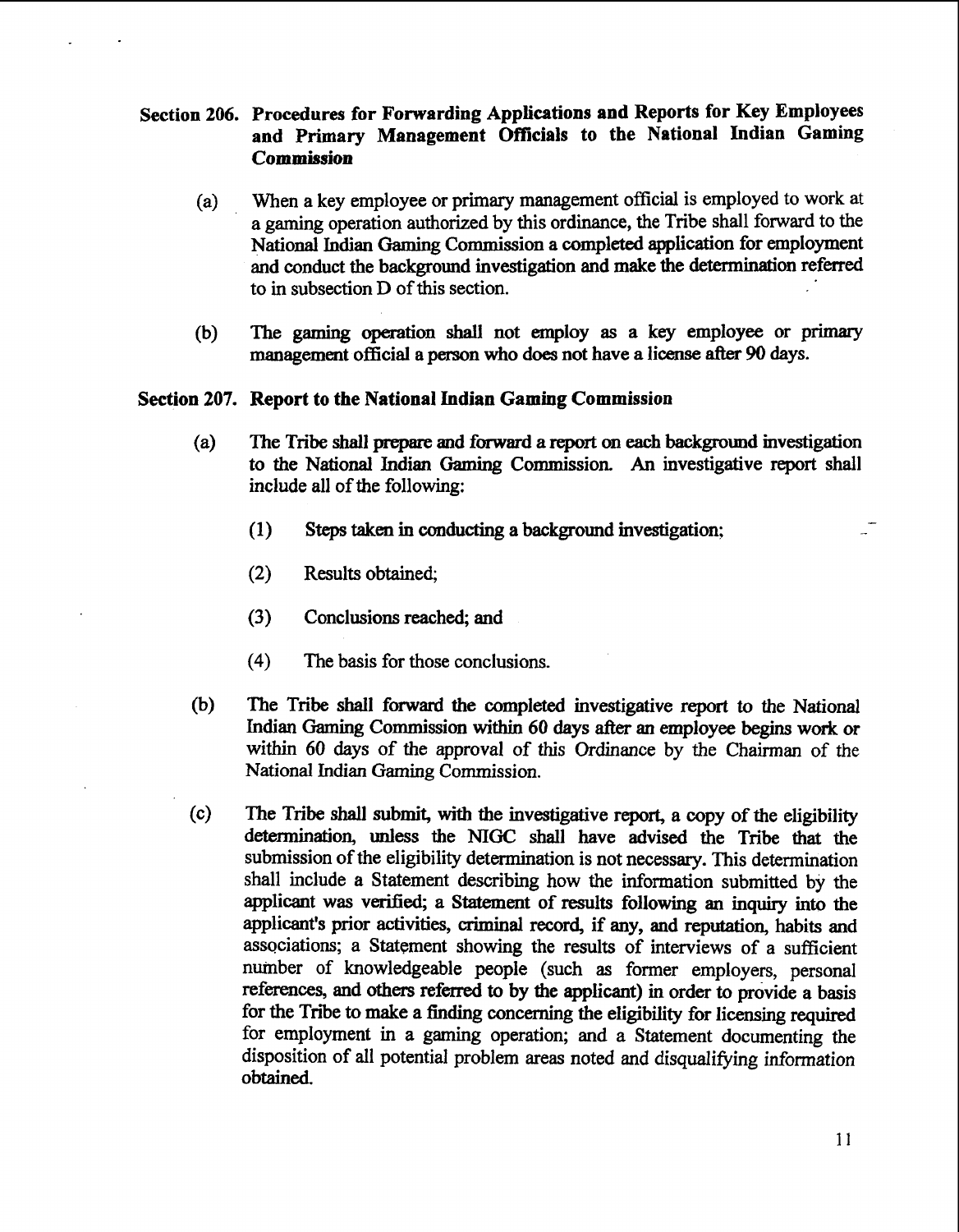- (d) If a license is not issued to an applicant, the Tribe:
	- **(1)** Shall notify the **NIGC;** and
	- *(2)* Shall forward copies of its eligibility determination and investigative report (if any) to the MGC for inclusion in the Indian Gaming Individuals Records System.
- (c) With respect to all employees, and in particular key employees and primary management officials, the Tribe shall retain applications for employment and reports (if any) of background investigations for inspection by the Chairman of the **NIGC** or his or her designee for no less than three (3) years fiom the date of termination of employment.

# **Section 208. Granting a Gaming License**

- (a) If, within a thirty (30) day period after the National Indian Gaming Commission receives a report, the National Indian Gaming Commission notifies the Tribe **that** it has no objection to the issuance of a license pursuant to a license application filed by a key employee or a primary management -official for whom the Tribe has provided an application and investigative report to the National Indian Gaming Commission, the Tribe may issue a license to such applicant.
- (b) The Tribe shall respond to a request for additional information fiom the Chairman of the National Indian Gaming Commission concerning a key employee or a primary management official who is the subject of a report. Such a request shall suspend the 30-day period under paragraph (1) of this section until the **Chairman** of the National Indian Gaming Commission receives the additional information.
- *(c)* **If,** within the thirty (30) day period described above, the National Indian Gaming Commission provides the Tribe with a Statement itemizing objections to the issuance of a license to a **key** employee or to a primary management official for whom the Tribe has provided an application and investigative report to the National Indian **Gaming** Commission, the Tribe shall reconsider the application, taking into account the objections itemized by the National Indian Gaming Commission. The Tribe shall make the final decision whether to issue a license to such applicant.

# **Section 209. License Suspension**

(a) If, after the issuance of a gaming license, the Tribe receives fiom the National Indian **Gaming** Commission reliable information indicating that a key employee or a primary management official is not eligible for employment, the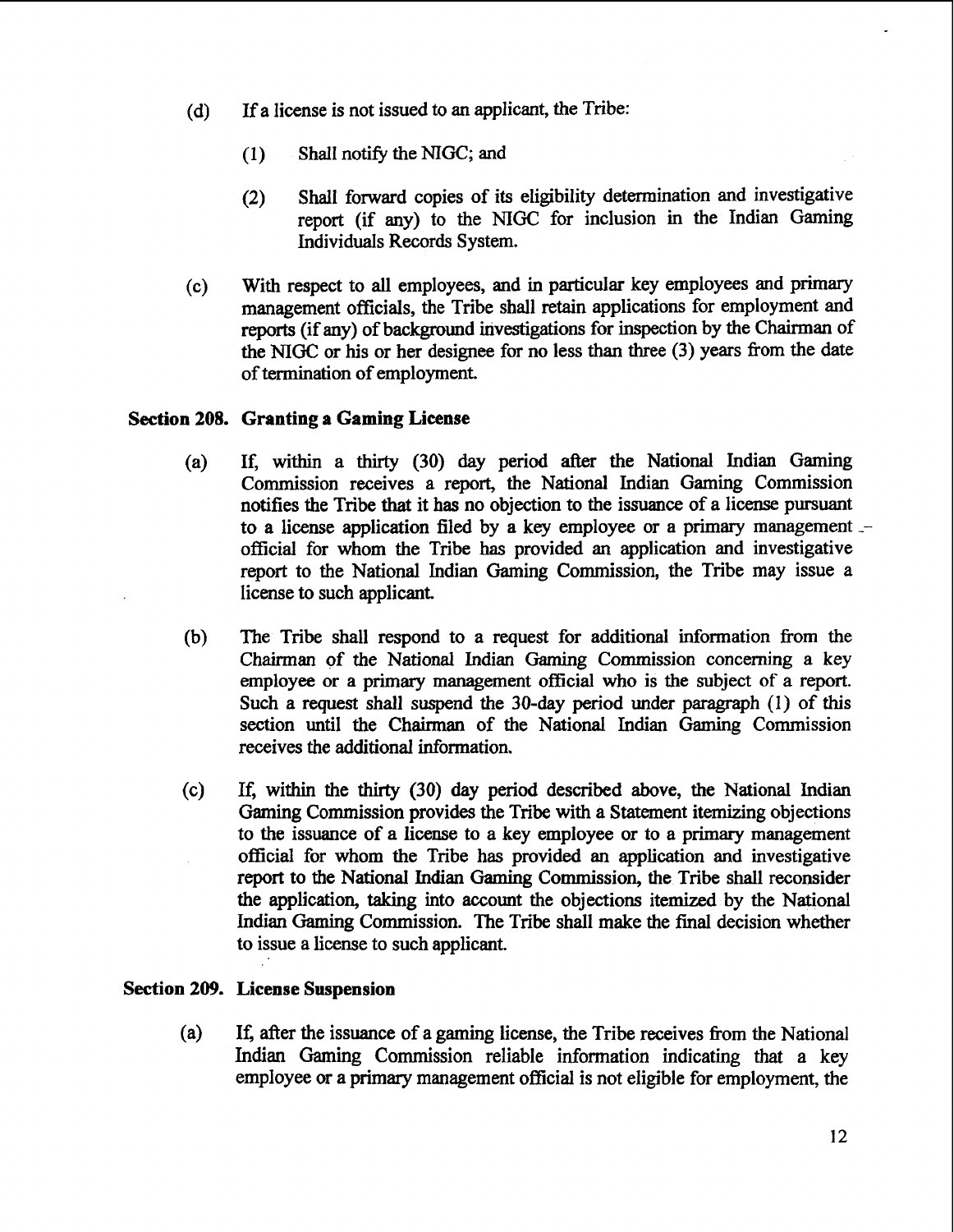Tribe shall suspend such license and shall notify in writing the licensee of the suspension and the proposed revocation.

- (b) The Tribe shall notify the licensee of a time and a place for a hearing on the proposed revocation of a license.
- (c) After a revocation hearing, the Tribe shall decide to revoke or to reinstate a gaming license. The Tribe shall notify the MGC of its decision.

# **Section 210. Procedures for Conducting a Background Check on Key Employees and Primary Management Officials**

The Tribal Gaming Commission is responsible for **conducting** all background investigations and suitability determinations for Key Employees and Primary Management Officials. The Tribal Gaming Commission shall:

- (a) Designate an agent to conduct the background investigation;
- (b) Review and approve all investigative work done by an agent of the  $\overline{\phantom{a}}$  $\frac{1}{2}$ Commission;
- (c) Report the results of the background investigations to the National Indian Gaming Commission;
- (d) Make suitability determination of background characteristics based upon the results of the background investigation;
- (e) Verify by written andlor documented oral communication the following items concerning a prospective employee:
	- (1) Prior activities;
	- (2) Criminal record and reputation;
	- (3) Interviews of former employers, **personal** references and other applicable individuals in reference to the applicant, and;
	- **(4)** Document the disposition of all potential problem areas noted and disqualifying information obtained.
- **(f)** Prepare an investigative report setting forth the following:
	- (1) Steps taken in conducting the background investigation;<br>(2) Results obtained, and;
	- Results obtained, and;
	- (3) Conclusions reached and the bases for those conclusions.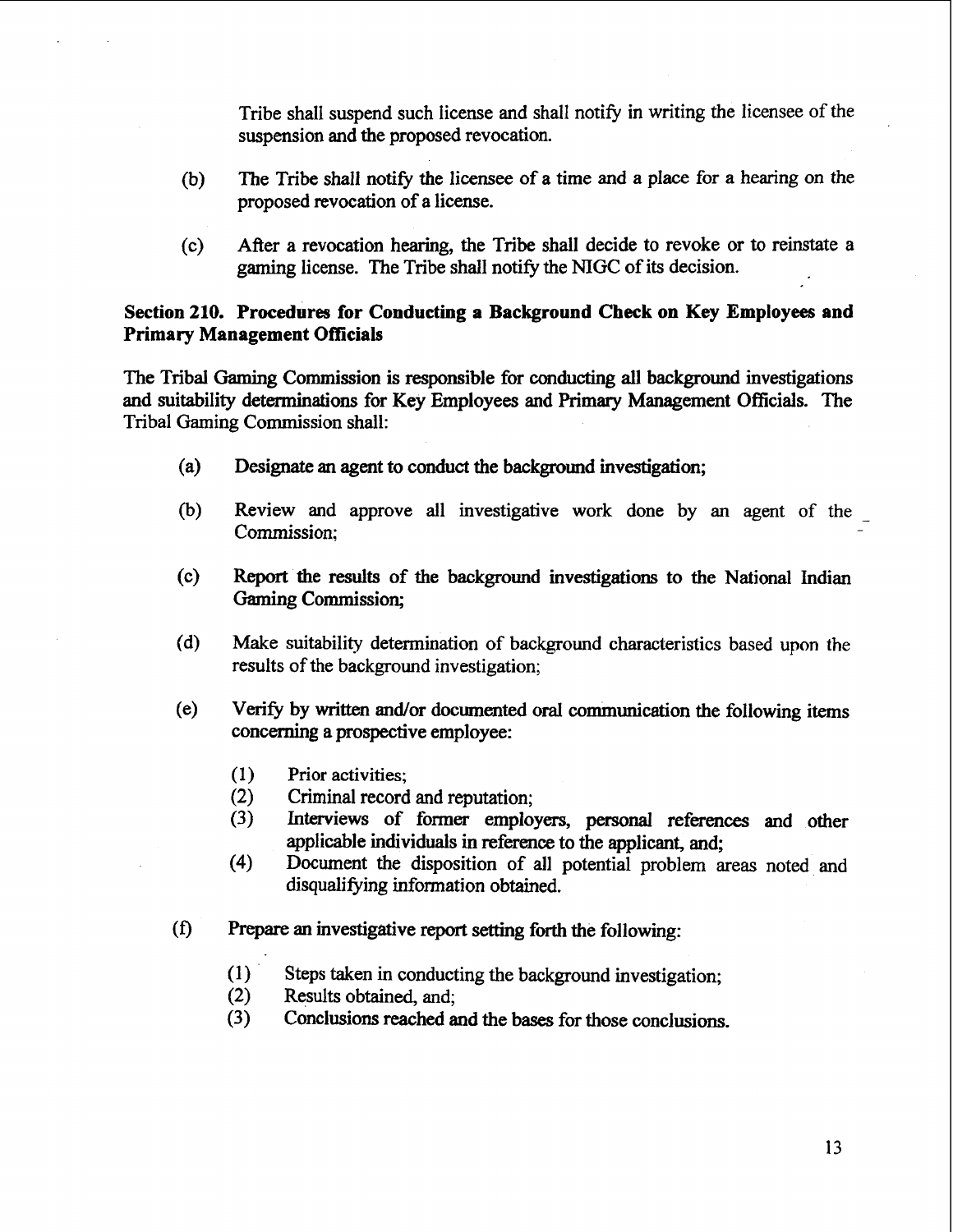(g) The Tribal Gaming Commission and its **investigator** shall promise to **keep**  confidential the identify of each person interviewed in the course of the investigation, other than disclosure as required by **Federal,** Tribal, or **State** law.

# **Section 211. Procedures for Dispute Resolution with the Gaming Public**

The Tribal Gaming Commission is responsible for the resolution of disputes between the gaming public (the patrons) and the Tribe and/or the Tribe's management contractor. The following procedures shall apply to the various types of disputes.

- (a) **Refusal to Pay Winners. The following procedures shall apply whenever the** gaming enterprise and any patron are unable to resolve a dispute involving the enterprise **refus'hg** payment of alleged winnings:
	- **(1)** If the dispute involves **at** least Five Hundred Dollars (\$500.00), the enterprise shall immediately notify the Tribal Gaming Commission for investigative action; or
	- **(2)** If the **dispute** involves less than Five Hundred Dollars (\$500.00), the enterprise shall inform the patron of his or her right to request that the Tribal Gaming Commission conduct an investigation. The Tribal -Gaming Commission, through an inspector, shall conduct whatever investigation it deems necessary and shall determine whether payment should be made.
- (b) Notice to Patrons. The Tribal Gaming Commission inspector shall mail written notice by certified mail, return receipt requested, to the enterprise and the patron of his or her decision resolving the dispute within thirty (30) days after the date that the Tribal **Gaming** Commission first receives notification from the enterprise or a request to conduct an investigation from the patron.
- (c) InsDector Decision. The decision of the Tribal Gaming Commission inspector is effective on the date it is received by the aggrieved party as reflected on the return receipt documentation.
- (d) Review of Decision. Within thirty (30) days after the date of receipt of the written decision of the inspector, the aggrieved party may file a petition with the Tribal Gaming Commission requesting review of the decision. The Tribal Gaming Commission may set a hearing on the matter or may make a decision based solely upon the inspector's decision and other documentation provided to it by the patron and the enterprise. The Tribal Gaming Commission shall then issue a written decision and mail it to the parties pursuant to the procedures set forth **in** subsection (b) of this Section. The decision of the Tribal Gaming Commission shall be final and binding upon the patron and the enterprise.